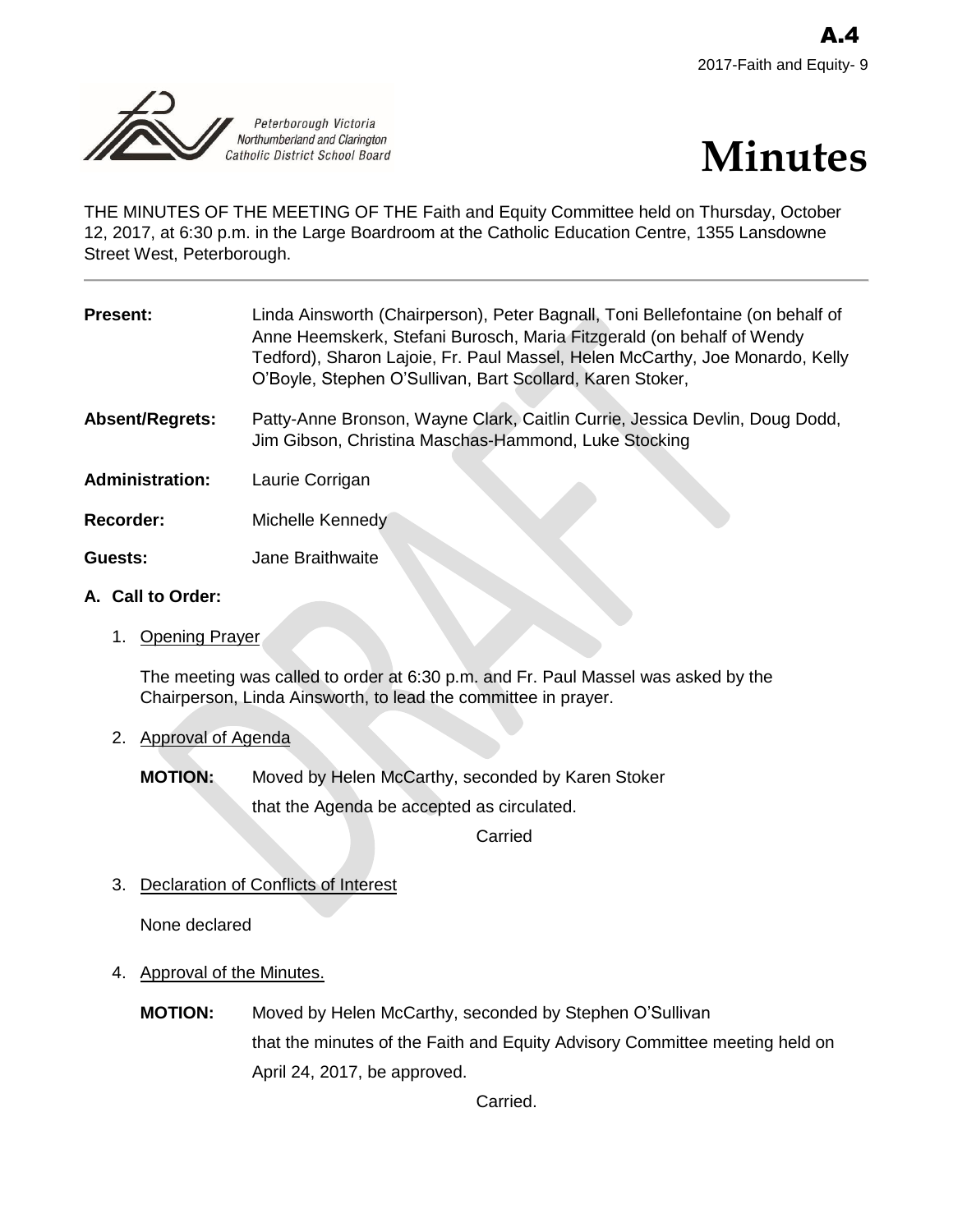#### 5. Business Arising from the Minutes

There was no business arising from the minutes.

### **B. Recommended Actions/Presentations:**

#### 1. Strategic Priorities

Laurie Corrigan gave an update on the Strategic Planning Process that the Director of Education began last year and the wide-spread consultation that took place with all stakeholders within our board and the community. Michael Nasello undertook a large consultation process and collected feedback which culminated a renewed vision statement with a refreshed look.

The new look of the strategic priorities still references the work done in the last strategic plan and there were many parts to the previous plan which the consultation endeavoured to keep. Laurie reviewed the change from 'Learning, Leadership and Service' to the new action words: 'Learn, Lead, Serve'. There are strategic priorities which are focused and grouped under each vision area. A mission statement, 'To educate students in faith-filled, safe, inclusive Catholic learning communities by nurturing the mind, body and spirit of all', was added.

On behalf of Michael Nasello, Laurie Corrigan thanked the committee for their participation and contribution to the strategic priority consultation process.

### 2. Growing in Faith, Growing in Christ, Grade 4 Program

Peter Bagnall, Student Achievement Consultant in the area of Religious Education and Family Life, introduced himself and gave a presentation on the newly implemented Grade Four Growing in Faith, Growing in Christ program. This program is the progression of the elementary religious education program that has already been put into Grades One, Two and Three. Upper grades are also being developed by Pearson and will be available for purchase by the board.

Peter gave an overview of the resources available and demonstrated some of the on-line features that can be accessed by parents, teachers, and families at home.

### 3. Rosary Program

Peter Bagnall distributed the Rosary Program booklet that has recently been developed for use by volunteers in our schools. Peter reviewed the booklet with the committee and explained the components of the program from kindergarten through to secondary school. The volunteers are also given a copy of 'The Rosary with Pope Francis' as a reference.

Peter recognized leadership of Maria Fitzgerald and the volunteers who attend the schools as an important part of the program. It was noted that prayer is led by the volunteers but teachers are present in the classroom and are able to take the opportunity to pray with the students as part of the class.

Father Paul and Peter Bagnall responded to questions from the committee about the Rosary Program.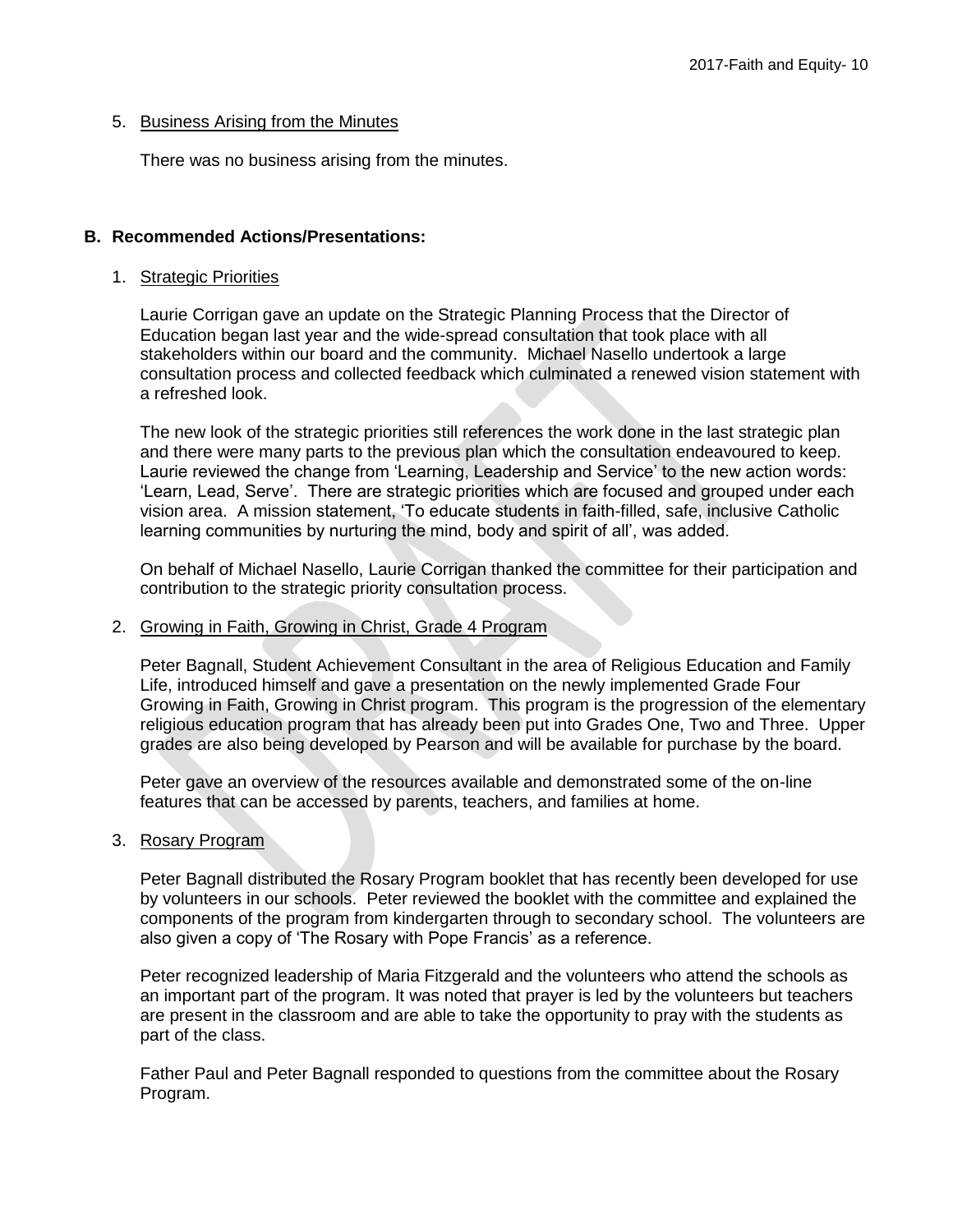### 4. Sacramental Preparation

Father Paul Massel gave a brief overview of how the Sacramental Preparation is being conducted in partnership with the school and parish. Fr. Paul has been attending meetings with Parish Priests and Teachers and collaborating on how they will share in the preparation program. Improvements have been made in the communication between school, church and home. The program 'Chosen', which is a series of videos, has been adopted and purchased for every elementary school to prepare grade seven students for Confirmation. At this time it is being used in Peterborough only but should expand to the rest of the Diocese. The schools will cover half of the videos and the parish will cover the other half.

## 5. Be Well Strategy Update

Stefani Burosch gave an update on the status of the Be Well Strategy. She stated that last year, there were consultations throughout the board on the Be Well Strategy. This has resulted in a new 30 page strategy document which is posted on the Board website.

Stefani reviewed the Mental Health and Well-being web page and the themes Mind, Body, Spirit and how we imbed our Catholic faith lens when we speak of well-being. Areas of focus for the next three years were highlighted.

# **C. Information Items:**

## 1. Renewing the Promise Update

Laurie Corrigan gave a brief update regarding Renewing the Promise.

The Institute for Catholic Education and the Assembly of Catholic Bishops have engaged the public to gather information and examine the prevalent themes which will be used to guide the direction of Catholic Education in the future. This initiative, called 'Renewing the Promise' has evolved from two predecessor documents. 'This Moment of Promise' from 30 years ago and 'Fulfilling the Promise' which followed and considered the changes in Catholic Education since the first letter.

The next step in the process is a symposium which will be held in Toronto in November, 2017. A team of 14 people from our Board will attend. Laurie encouraged the committee to go to the ACBO website and read the previous direction-setting pastoral letters.

### 2. Holocaust Trip, Summer, 2017

Laurie Corrigan informed the committee of the Holocaust Trip that students and the Director, Michael Nasello, participated in during the summer of 2017. Student attending the trip were able to gain secondary school credit for school work related to the trip. A video which highlighted the students' perspective and powerful messages was viewed by the committee.

### 3. PVNC Celebrates World Day of Prayer for the Care of Creation

Pope Francis declared September 1<sup>st</sup> as a world day of prayer for the Care of Creation. Since this day did not fall within the school year, it was celebrated by the Board on October 4, which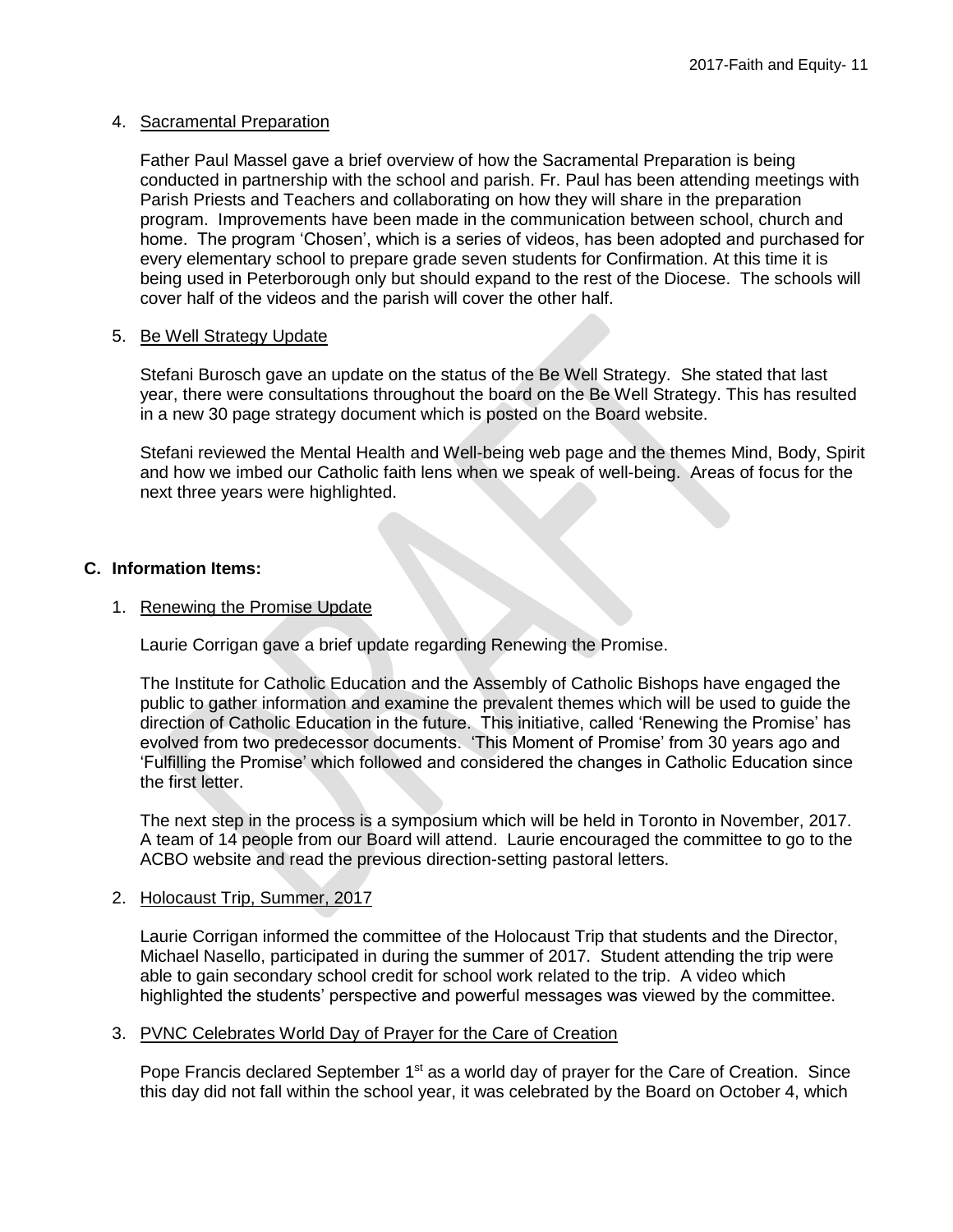coincided with the Feast of St. Francis. Many schools and the Catholic Education Centre participated by having prayer services to commemorate its significance.

#### 4. Committee Member Updates

Committee members were invited to share any updates with the Committee.

Maria Fitzgerald – reported that Wendy Tedford is away at a provincial CWL event in Toronto. Maria read a report on Wendy's behalf which highlighted the activities of the Peterborough CWL throughout the spring and summer, including their work to present resolutions to Provincial and Federal Parliament representatives.

Sharon Lajoie - There have been three Indigenous Cultural Competency training sessions so far this fall. There have been participants completing Cycle One and Cycle Two training. Orange shirt day was commemorated by a majority of schools in our board.

A Student Leaders retreat will take place at the beginning of November, entitled 'Voices that Listen' will include guests from First Nations and Métis Communities. The students will engage in a blanket exercise, learn about cultural competency, and examine next steps in 'reconciliaction' for students.

Peter Bagnall – reported that a team of five representatives from the board attended training delivered by the Ministry's Equity Secretariat on Culturally Relevant and Responsive Pedagogy. The group was presented a framework consisting of three pillars: cultural competencies – recognizing and celebrating backgrounds, critical consciousness – recognizing systemic inequities and action steps to overcome and change thinking. There are many connections to the Catholic Social teachings and to Well-being.

Fr. Paul Massel – is feeling a sense of hope, with changes that he has been facilitating. The Cultural Competency training was personally rewarding and with the understanding of reconciliation, hope is there. At a Barrie Region Equity meeting he and Peter Bagnall heard Dr. Barbara Perry, an expert in hate crimes, speak.

Helen McCarthy – reported that there will be an event to celebrate spiritual diversity at the Synagogue this weekend which has been coordinated by the Unitarians. The information was shared with us by the Sisters of St. Joseph.

Joe Monardo – Introduced himself to the Committee as a representative for CUPE members on the committee. Previously, Joe was part of the Equity Committee and he takes the honour to be part of this group and get information from this table to CUPE members.

Joe expressed gratitude to the implementation of specialized people to work with classrooms and give suggestions to work on behaviour strategies. Really appreciative of the extra tools and extra hope for the students and staff members.

Stefani Burosch – reported that PVNC continues to be on the forefront of how students are supported, especially those the students who are at risk and struggling. Being involved in equity issues creates a better way of identifying students at risk and understanding their barriers, which in some cases, are perhaps systemic.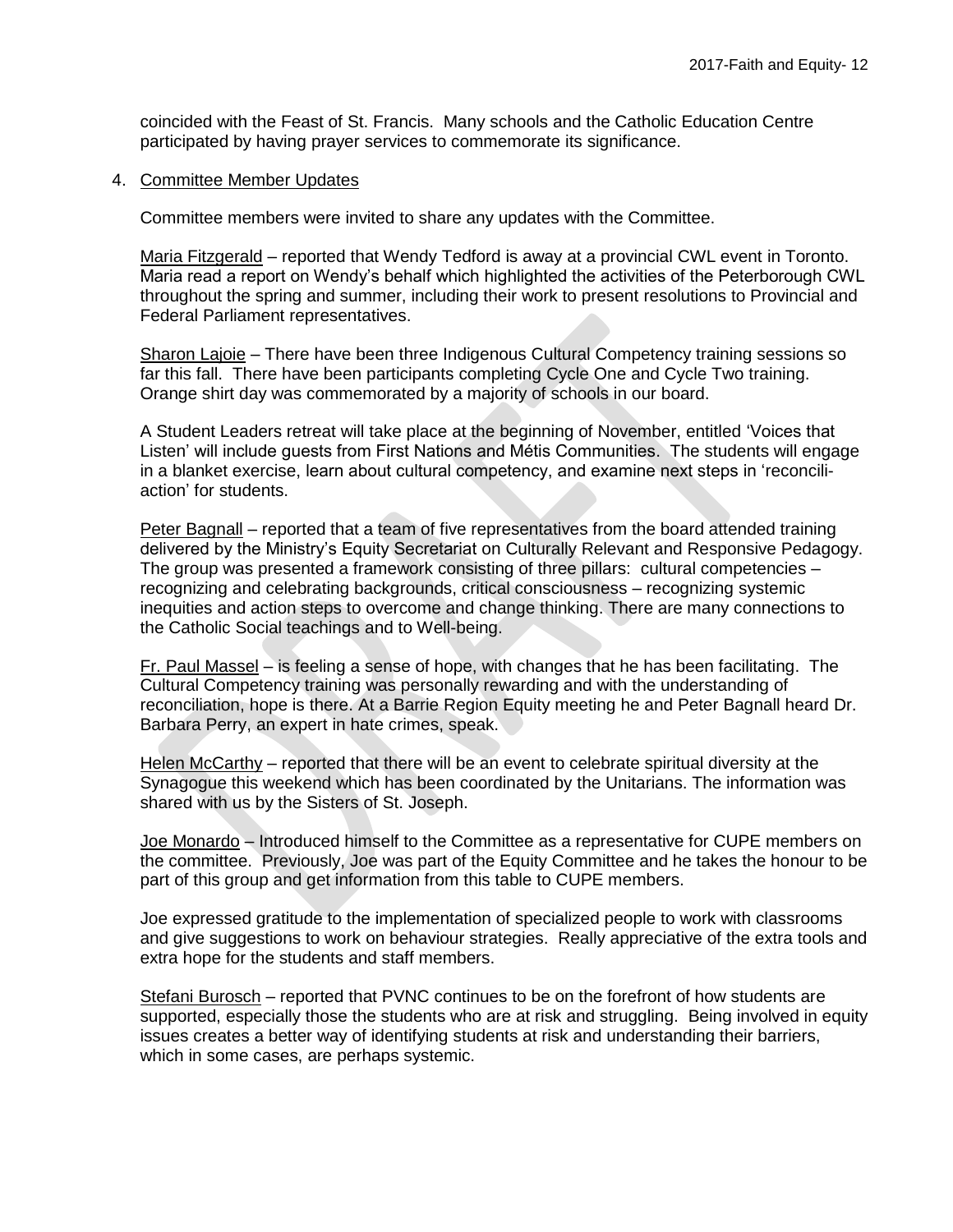Karen Stoker– gave an example of students being heard by the Minister and Deputy Minister. The Ministry of Education was looking at closing provincial demonstration schools due to lessening enrolment. Many of the students who attend demonstration schools have experienced chronic depravation of success in the regular system and the demonstration schools have been a beacon of hope where they have succeeded. When the Minister and Deputy Minister visited the demonstration schools the students were able to tell them told their stories of success. Their voices were heard and the demonstration schools are not closing.

Bart Scollard – reported that historically, on November 2<sup>nd</sup>, OECTA held a Mass for deceased teachers which was followed by a social. The Board also held a Mass for deceased employees. This year OECTA will join with the Board for this event.

The Executive of OECTA has formed a wellbeing committee and will survey their members on the subject. OECTA will be sharing their findings with administration.

Jane Braithwaite – Asked if the schools could be reminded that the Ojibway National Anthem be played. Learning Consultant, Sharon Lajoie indicated that the FNMI contacts in the school understand the importance of playing the anthem and have reiterated that the anthem is to be played.

Linda Ainsworth – noted that an election year is coming up and with that, challenges to Catholic Education. Linda reminded the committee of the reasons and messages to be mindful of when speaking positively about Catholic Education.

# **D. Next Committee Meeting Date:**

- 1. The next meeting is scheduled for, **Thursday, January 25, 2018**, at the Catholic Education Centre, Peterborough
- 2. Future Agenda Items

Please forward any future agenda items to Michelle Kennedy, Administrative Assistant.

- 3. Selection of Member for Opening Prayer Sharon Lajoie
- 4. Selection of Member for Closing Prayer Stephen O'Sullivan and Stefani Burosch

# **E. Conclusion:**

1. Closing Prayer

At the request of the Chairperson, Peter Bagnall closed the meeting with prayer.

- 2. Adjournment
	- **MOTION:** Moved by Helen McCarthy, seconded by Stephen O'Sullivan, that the meeting adjourn at 8:29 p.m.